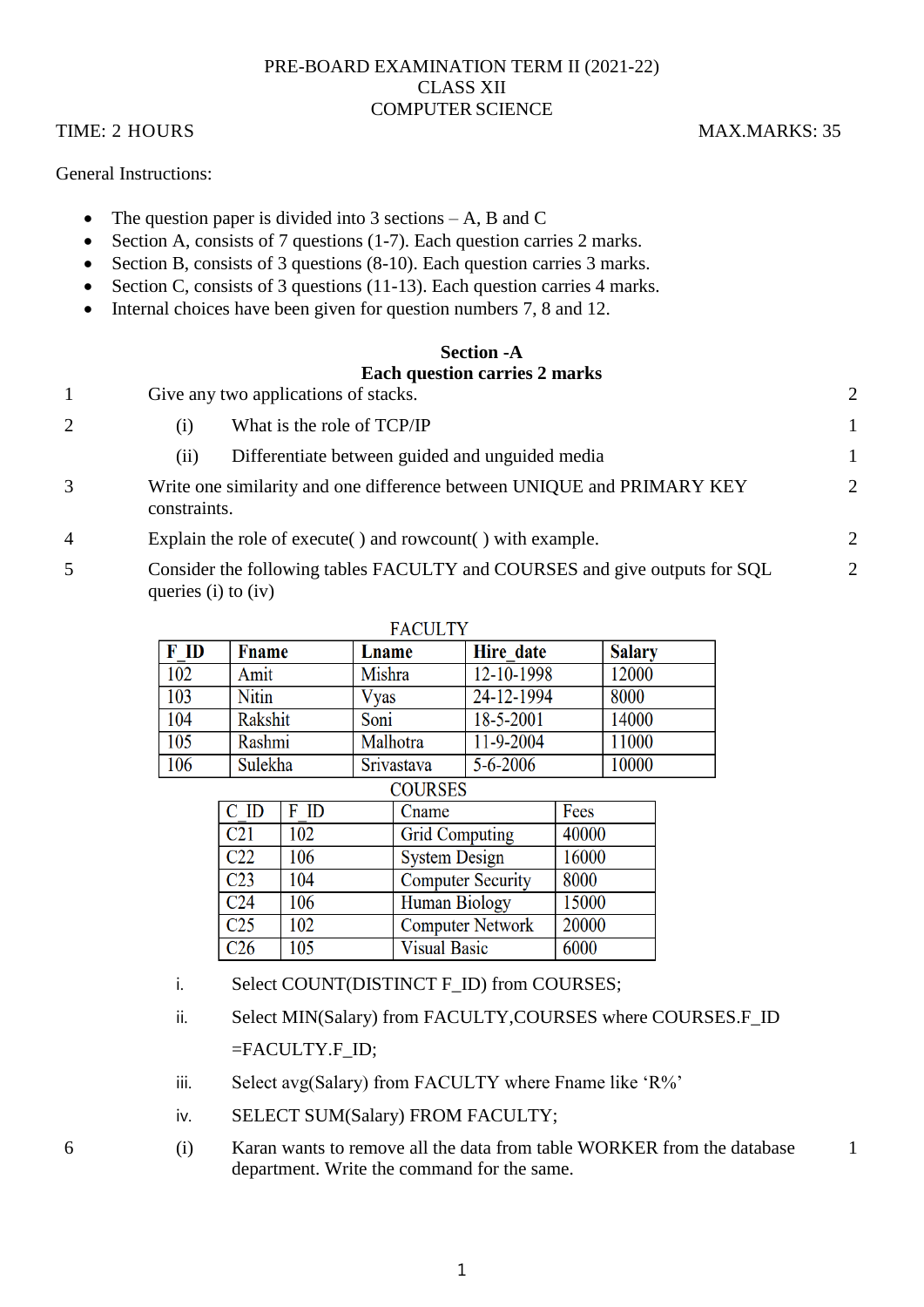#### (ii) Consider the following tables PERSON and ORDERS

| Table: PERSON |               |                   |        |  |
|---------------|---------------|-------------------|--------|--|
| P_Id          | Last_Name     | <b>First_Name</b> | City   |  |
| 1             | Sharma        | Abhay             | Mumbai |  |
| 2             | Gupta         | Mohan             | Delhi  |  |
| з             | Verma         | Akhil             | Mumbai |  |
|               | Table: ORDERS |                   |        |  |
| O Id          | Order_No      |                   | P Id   |  |
| 1             | 10050         |                   | 3      |  |
| 2             | 25000         |                   | 3      |  |
| 3             | 5687          |                   | 1      |  |
| 4             | 45000         |                   | 1      |  |
| 5             | 35000         |                   | 15     |  |

Write a command to perform inner join on two tables PERSON and ORDERS.

| Table : UD   |                  |                          |                  |                 |
|--------------|------------------|--------------------------|------------------|-----------------|
| CODE   TITLE |                  | <b>DURATION   SINGER</b> |                  | <b>CATEGORY</b> |
|              | 101   Sufi Songs | 50 min                   | Zakir Faiz       | 12              |
|              | 102 Eureka       | $45 \,\mathrm{min}$      | Shyama Mukherjee | 12              |
|              | 103   Nagmey     | $23 \text{ min}$         | Sonvi Kumar      | 77              |
| 104          | )osti            | $35 \,\mathrm{min}$      | Bobby            |                 |

7 In a database there are two tables 'CD' and 'TYPE' as shown below : Table: TYPE

|    | <b>CATEGORY   DESCRIPTION  </b> |
|----|---------------------------------|
|    | Jazz                            |
| 12 | Classical                       |
| 40 | <b>Country Side</b>             |
| 78 | Pop                             |

- a. Name the Primary key in ''CD'' table.
- b. Name the foreign key in ''CD'' table.
- c. Write the Cardinality and Degree of ''TYPE'' table.

#### Or

- a. Identify the candidate key(s) from the table CD.
- b. Write the Cardinality and Degree after the cartesian product of CD and TYPE.

#### **SECTION – B**

## **Each question carries 3 marks**

8 Write a user defined function in Python to perform the following operations based on the list.

- PUSH(Arr), where Arr is a list of numbers. From this list push all numbers divisible by 5 into a stack implemented by using a list.
- Display the stack if it has at least one element, otherwise display appropriate error message.

Or

Manya has created a dictionary containing names and salary as key value pairs of 10 employees. Write a program, with separate user defined functions to perform the following operations:

- Push the keys (name of the employee) of the dictionary into a stack, where the corresponding value (salary) is greater than 15000.
- Pop function to remove the element from stack and display the content of the stack
- 9 (i) In Marks column of 'Student' table, for Rollnumber 2, the Class Teacher entered the marks as 45. However there was a totaling error and the student has got her marks increased by 5. Which MySQL command should she use to change the marks in 'Student' table.
	- (ii) Differentiate between DDL and DML. 2

1

2

1

3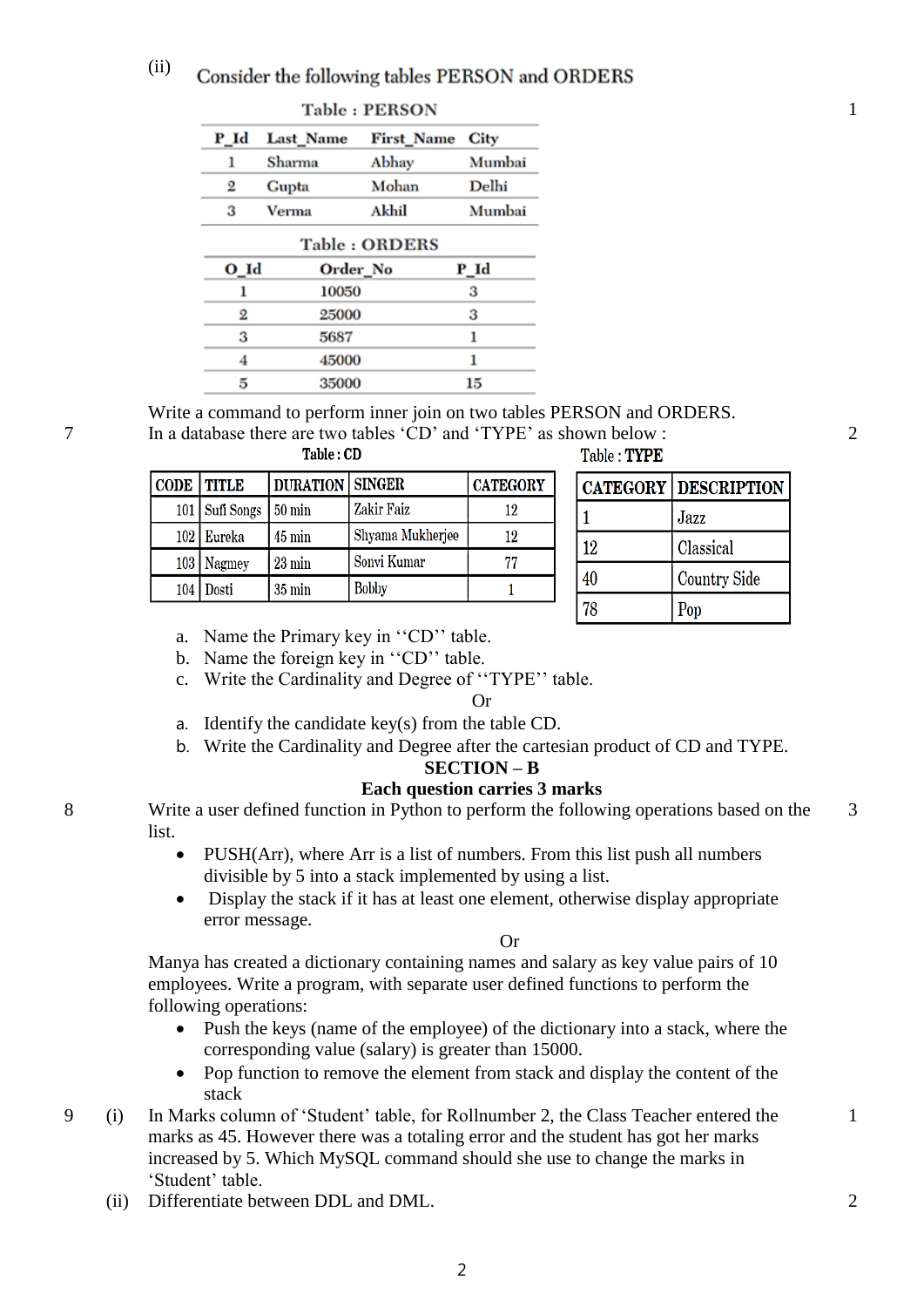- 10 A MULTI CHAIN MyGym is considering to maintain their inventory using SQL to store the data. As a database administrator, Amya has decided that : 3
	- Name of the database -mygym
	- Name of the table -GYM
	- The attributes of GYMare as follows:
	- ICODE–character of size 10
	- INAME–character of size 20

PRICE -numeric

BRANDNAME –character of size 20

Write MySQL commands for:

- a. Create the database named as mygym.
- b. Create the table GYMas per given specifications.

#### **Section C**

#### **Each question carries 4 marks**

11 Consider the following tables Supplier and Consumer. Write SQL commands for the statements (a) to (d).

| <b>Supplier</b>   |                     |                        |                     |  |
|-------------------|---------------------|------------------------|---------------------|--|
| <b>SupplierID</b> | <b>SupplierName</b> | <b>SupplierAddress</b> | <b>Suppliercity</b> |  |
| JR <sub>01</sub>  | Rohit Bhalla        | 14, Floret Appt        | Jaipur              |  |
| <b>PH02</b>       | Harish Nagar        | A3, Gandhi Lane        | Panjim              |  |
| <b>PS15</b>       | <b>Subrat Ray</b>   | 14/B, Surya Vihar      | Panjim              |  |
| <b>JT50</b>       | Tina Chandran       | 12-H, Bank Colony      | Jaipur              |  |

|                  | Consumer          |                     |                         |              |
|------------------|-------------------|---------------------|-------------------------|--------------|
| $C$ ID           | <b>SupplierID</b> | <b>CName</b>        | <b>CAddress</b>         | <b>Ccity</b> |
| C <sub>101</sub> | JR <sub>01</sub>  | Varun Mishra        | 5, Central Avenue       | Delhi        |
| C342             | <b>PH02</b>       | Sonia Singh         | 116, Block A            | Delhi        |
| C112             | JR <sub>01</sub>  | Prabhu S            | 2A, Andheri East        | Mumbai       |
| <b>C008</b>      | <b>PS15</b>       | <b>Abhishek Das</b> | <b>B5, CS Terminals</b> | Panjim       |
| C035             | <b>JT50</b>       | Rahul Jain          | 13, B Mayur Vihar       | Mumbai       |

- (a) To display the C\_ID, Supplier name, Supplier Address, Consumer Name and Consumer Address for every Consumer
- (b) To display Consumer details in ascending order of Consumer Name.
- (c) To display number of Consumers from each city.
- (d) To display the details of suppliers whose supplier city is 'Panjim' or ''Jaipur''.
- 12 (i) Differentiate between WAN and MAN.

#### OR

Define the following terms:

Remote Login, Domain Name Resolution

(ii) Differentiate between client side scripting and server side scripting. 2

13 Intelligent Hub India is a knowledge community aimed to uplift the standard of skills and knowledge in the society. It is planning to setup its training centers in multiple towns and villages across India with its head offices in the nearest cities. They have a created a model of their network with a city, a town and three villages as follows.

As a network consultant, you have to suggest the best network related solutions for their issues/problems raised in (a) to (d), keeping in mind the distances between various locations and other given parameters.



4